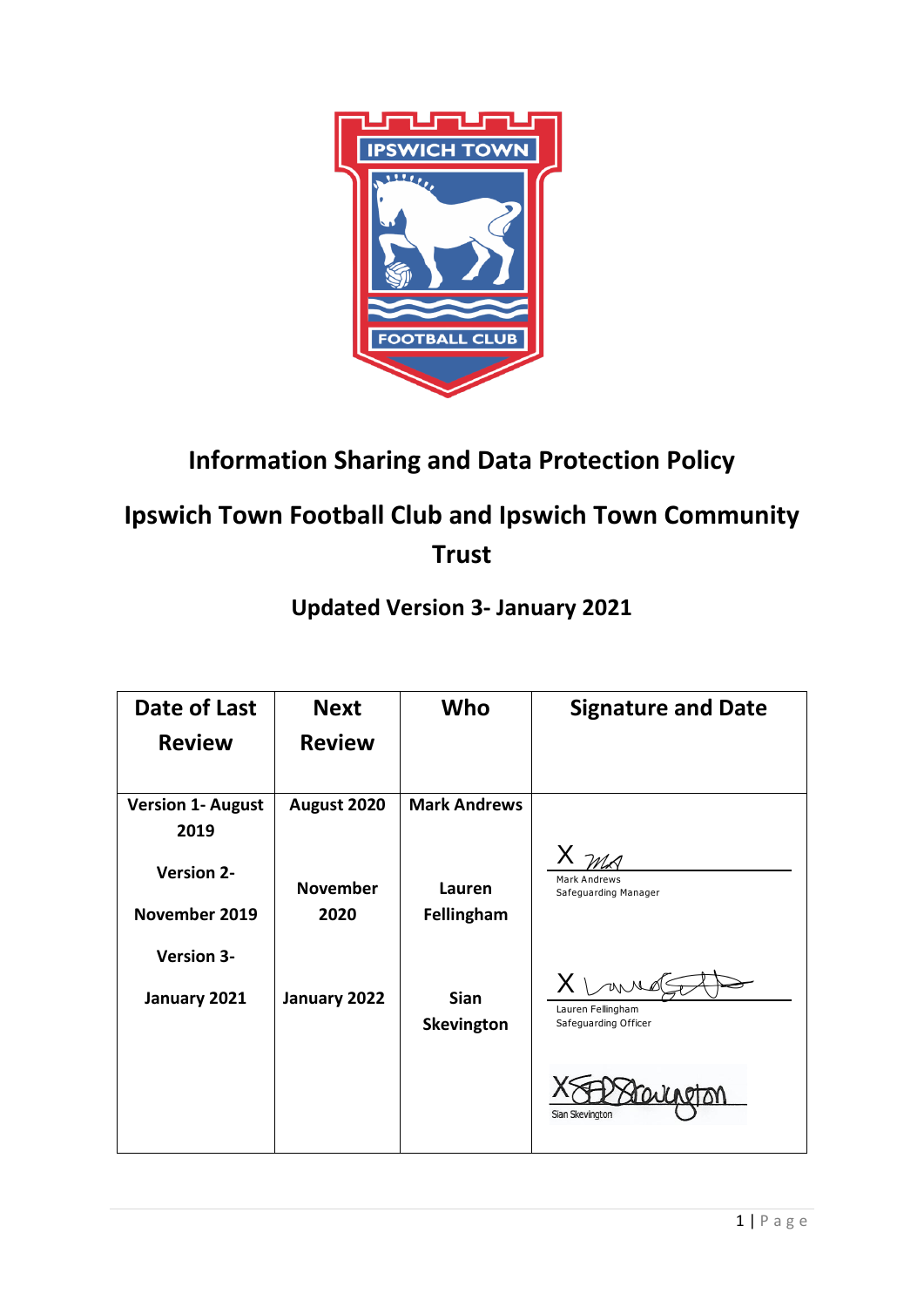## **About us**

Ipswich Town Football Club (**ITFC**), Ipswich Town Community Trust and Marcus Evans are the data controller in respect of all personal data collected about employees, volunteer and members of the public who visit Portman Road and the Academy. This means that we are responsible for ensuring that we do so in full compliance with data protection, GDPR and all other related privacy laws.

This Privacy Notice explains what information is collected about you, how it is used, and the steps taken to ensure that it is kept secure. We also explain your rights.

## **Scope**

Ipswich Town Football Club and the Ipswich Town Community Trust is fully committed to protecting the rights and privacy of individuals operating in accordance with the statutory legislation outlined within the Data Protection Act 1998 and the General Data Protection Regulation (GDPR) 2018. In doing so we are committed to protecting the privacy and confidentiality of data provided to us. Any decisions for the disclosure, retention or disposal of information are made in line with relevant legislation.

We recognise that the first priority under the Data Protection Act 1998 and General Data Protection Regulation (GDPR) 2018 is to avoid causing harm to individuals. On this basis we keep information securely in the right hands, maintain the quality of the information and retain or dispose information as appropriate.

Information about our personnel, learners and other individuals will only be used in line with established regulations. Personal data will be collected, recorded and used fairly, stored safely and securely and not disclosed to any third party unlawfully. This may includes sensitive information such as ethnic background, political opinions, religious beliefs, health, sexual health and criminal records.

## **Objectives**

As the lawful and correct treatment of personal data is critical to our successful operations and to maintaining confidence, Ipswich Town Football Club and the Ipswich Town Community Trust is committed to operate in line with the data protection principles by:

- collecting accurate personal data only
- protecting staff, learners' and other individuals' personal details and any related records using this data fairly and only for specified lawful purposes
- handling personal data for limited, specifically stated purposes
- using personal data in an adequate and relevant manner, which is not excessive
- holding personal data only for the time period required
- maintaining personal data safely and securely
- releasing personal data only to authorised individuals/parties and not outside the UK without adequate protection and the individual's permission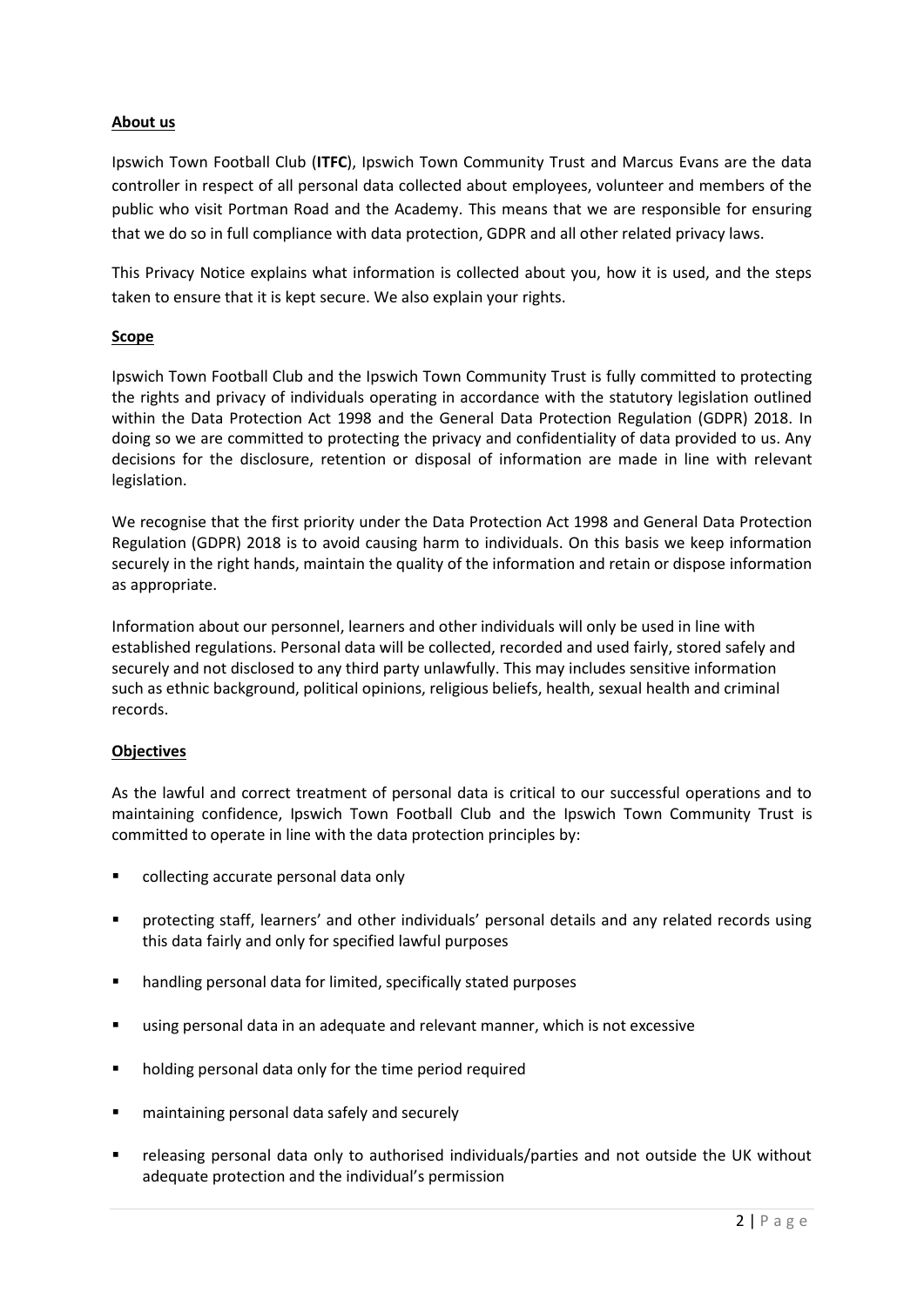adhering to regulations and related procedures to ensure that all employees who have access to and handle any personal data held by or on behalf of Ipswich Town Football Club and the Ipswich Town Community Trust, do so in line with individual's data protection rights and are fully aware of and abide by their duties under the Data Protection Act 1998 and General Data Protection Regulation (GDPR) 2018

## **The Seven Golden Rules of Information Sharing. (GDPR Data Protection Act 2018)**

Ipswich Town and the Ipswich Town Community Trust will ensure that they follow the golden rules of sharing information when handling personal data and information. The seven golden rules are as follows:

**1**. Remember that the General Data Protection Regulation (GDPR), Data Protection Act 2018 and human rights law are not barriers to justified information sharing, but provide a framework to ensure that personal information about living individuals is shared appropriately.

**2**. Be open and honest with the individual (and/or their family where appropriate) from the outset about why, what, how and with whom information will, or could be shared, and seek their agreement, unless it is unsafe or inappropriate to do so.

*Aims of Ipswich Town and the Ipswich Town Community Trust* - We will ensure that we always receive consent from individuals before using their personal data and explain fully how we will use their data and information in a written format where applicable.

**3**. Seek advice from other practitioners, or your information governance lead, if you are in any doubt about sharing the information concerned, without disclosing the identity of the individual where possible.

*Aims of Ipswich Town and the Ipswich Town Community Trust -* We will work with the Local Safeguarding Children's Board (LSCB) and the Suffolk MASH team to ensure that we seek advice when sharing information and data without consent.

**4.** Where possible, share information with consent, and where possible, respect the wishes of those who do not consent to having their information shared. Under the GDPR and Data Protection Act 2018 you may share information without consent if, in your judgement, there is a lawful basis to do so, such as where safety may be at risk. You will need to base your judgement on the facts of the case. When you are sharing or requesting personal information from someone, be clear of the basis upon which you are doing so. Where you do not have consent, be mindful that an individual might not expect information to be shared.

*Aims of Ipswich Town and the Ipswich Town Community Trust* - When there are safeguarding concerns for the immediate danger of children and vulnerable adults, Ipswich Town will pass on the relevant data to police, social services and other agencies with our local council to ensure the safety and wellbeing of the individual .We will ensure that we only pass on the relevant information and if there is no consent, we will endeavour to ensure we consider the opinion and the requests of the individual.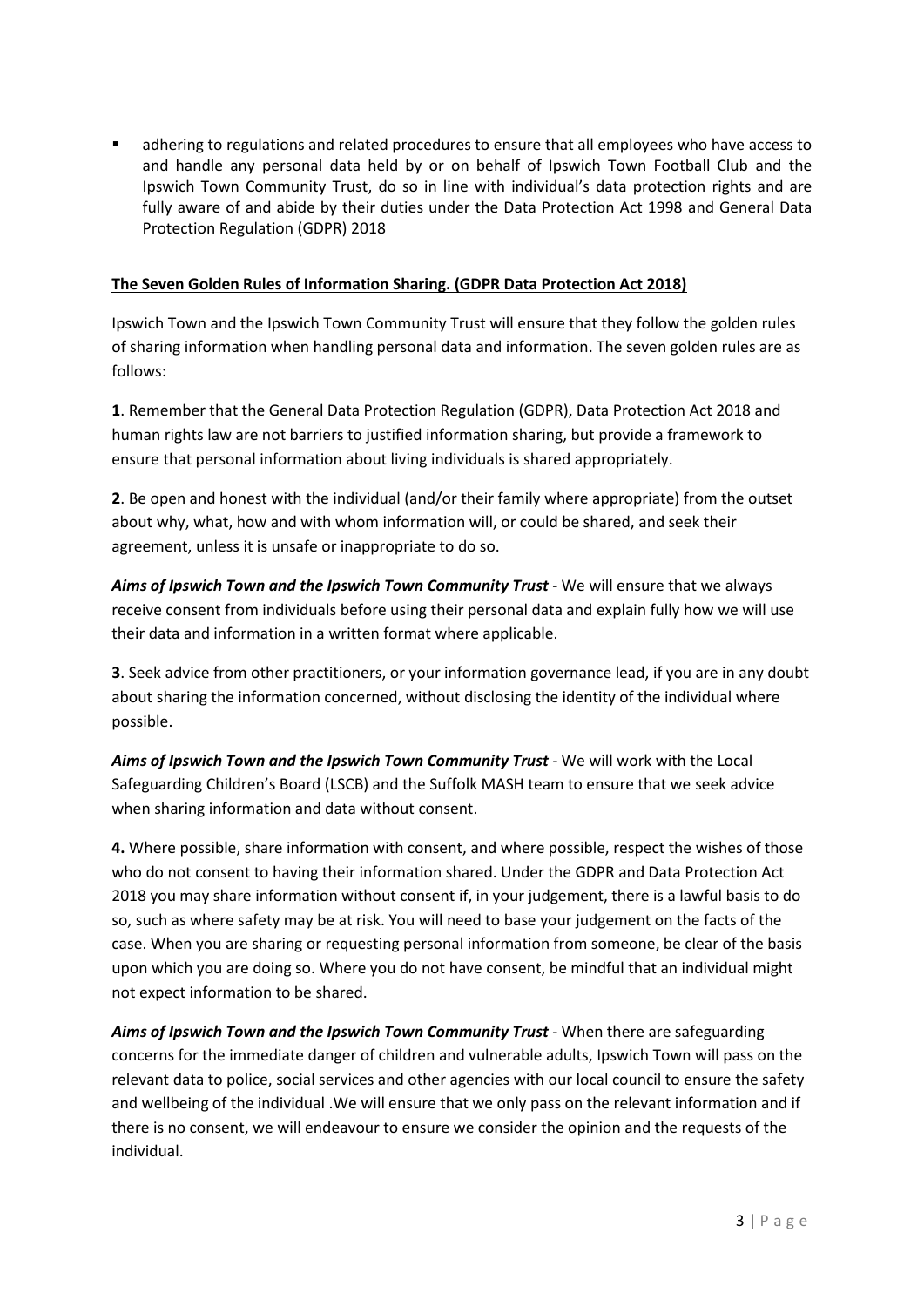**5**. Consider safety and well-being: base your information sharing decisions on considerations of the safety and well-being of the individual and others who may be affected by their actions.

*Aims of Ipswich Town and the Ipswich Town Community Trust* - We will always consider the safety and well-being of the individual and the impact our actions may have on other individuals around the concerned. We will ensure that we liaise with local safeguarding teams to ensure the correct decisions are made.

**6.** Necessary, proportionate, relevant, adequate, accurate, timely and secure: ensure that the information you share is necessary for the purpose for which you are sharing it, is shared only with those individuals who need to have it, is accurate and up to-date, is shared in a timely fashion, and is shared securely (see principles).

*Aims of Ipswich Town and the Ipswich Town Community Trust* - We will ensure that when information or data is shared it is shared only with those that it is necessary for and ensure that all records are kept up to date when sharing information and shared securely. When sharing data this is done via a password protected file sharing programme which only the recipient will have access to.

**7**. Keep a record of your decision and the reasons for it – whether it is to share information or not. If you decide to share, then record what you have shared, with whom and for what purpose.

*Aims of Ipswich Town and the Ipswich Town Community Trust* - We will ensure that we always keep timely records of all information sharing and data specifically that surrounding safeguarding concerns.

*Information sharing- Advice for practitioners providing safeguarding services to children, young people, parents and carers (July 2018)*

## **When and how we will share information**

Ipswich Town and the Ipswich Town Community Trust will consider the following questions when deciding if and when to share information. This will inform us further about how we share this information and the severity of the need:

Is there a clear and legitimate purpose for sharing information?

- Yes see next question
- No do not share

Do you have consent to share?

- Yes you can share but should consider how.
- No see next question

Does the information enable an individual to be identified?

- Yes see next question
- No you can share but should consider how.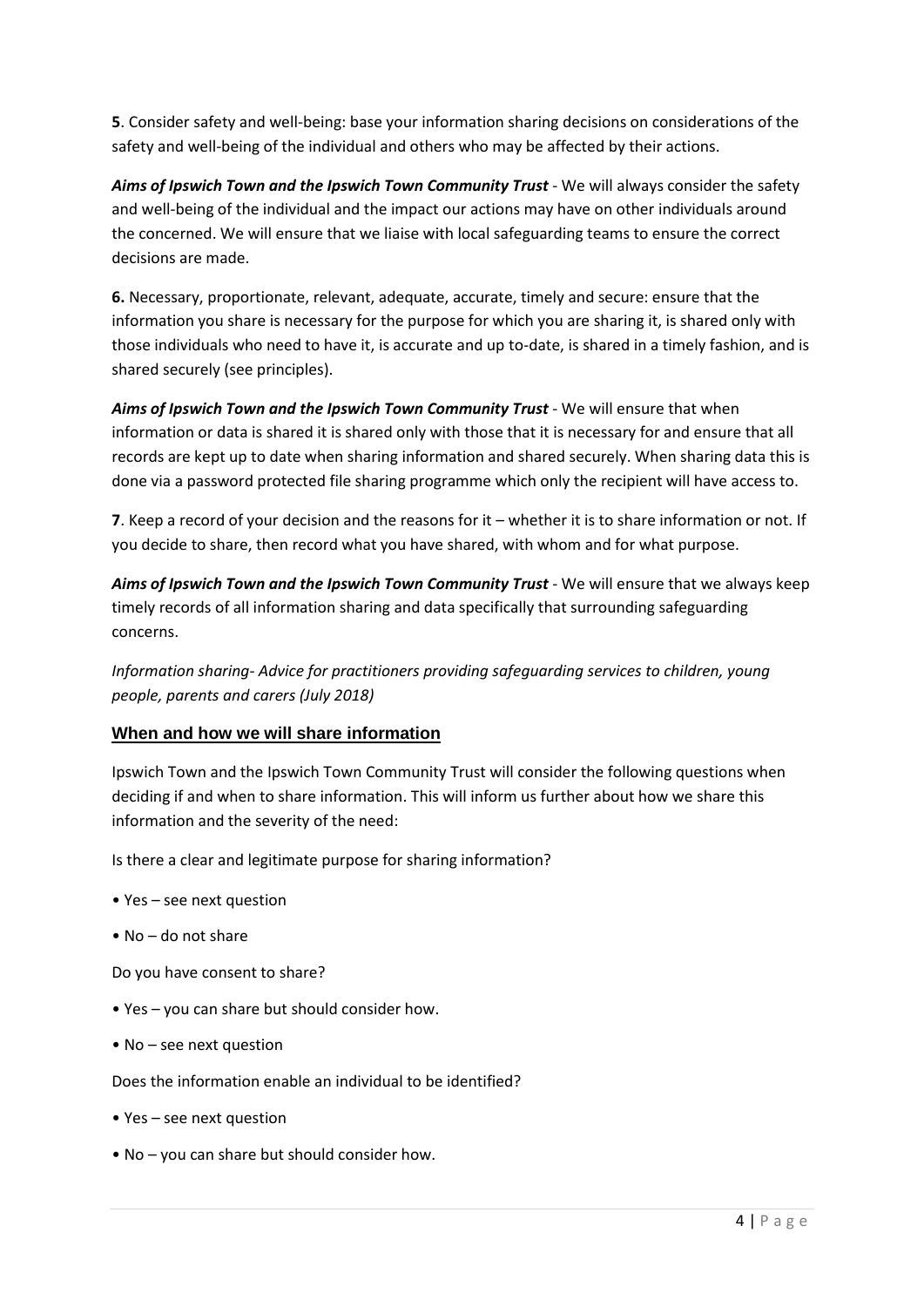Have you identified a lawful reason to share information without consent?

- Yes you can share but should consider how.
- No do not share

#### How

- Identify how much information to share
- Distinguish fact from opinion
- Ensure that you are giving the right information to the right individual
- Ensure where possible that you are sharing the information securely

• Where possible, be transparent with the individual, informing them that that the information has been shared, as long as doing so does not create or increase the risk of harm to the individual. All information sharing decisions and reasons must be recorded in line with your organisation or local procedures. If at any stage you are unsure about how or when to 12 share information, you should seek advice on this. You should also ensure that the outcome of the discussion is recorded.

## *If dealing with the safety and well-being of a child that is in immediate risk, ensure that all relevant information is passed on to the relevant authorities as quickly as possible.*

Guidance taken from *Information sharing- Advice for practitioners providing safeguarding services to children, young people, parents and carers (July 2018)*

## **How we process and handle data**

Anyone processing personal data at Ipswich Town and the Ipswich Town Community Trust will comply with the enforceable principles of data protection. Personal data must be:

- processed lawfully, fairly and in a transparent manner;
- collected for only specified, explicit and legitimate purposes;
- adequate, relevant and limited to what is necessary for the purpose(s) for which it is processed;
- accurate and, where necessary, kept up to date;
- kept in a form which permits identification of individuals for no longer than is necessary for the purpose(s) for which it is processed;
- processed in a manner that ensures its security by appropriate technical and organisational measures to protect against unauthorised or unlawful processing and against accidental loss, destruction or damage;
- We are responsible for and must be able to demonstrate compliance with the data protection principles listed above.

#### *Fair and lawful processing*

This Policy aims to ensure that our data processing is done fairly and without adversely affecting the rights of the individual. Lawful processing means data must be processed on one of the legal bases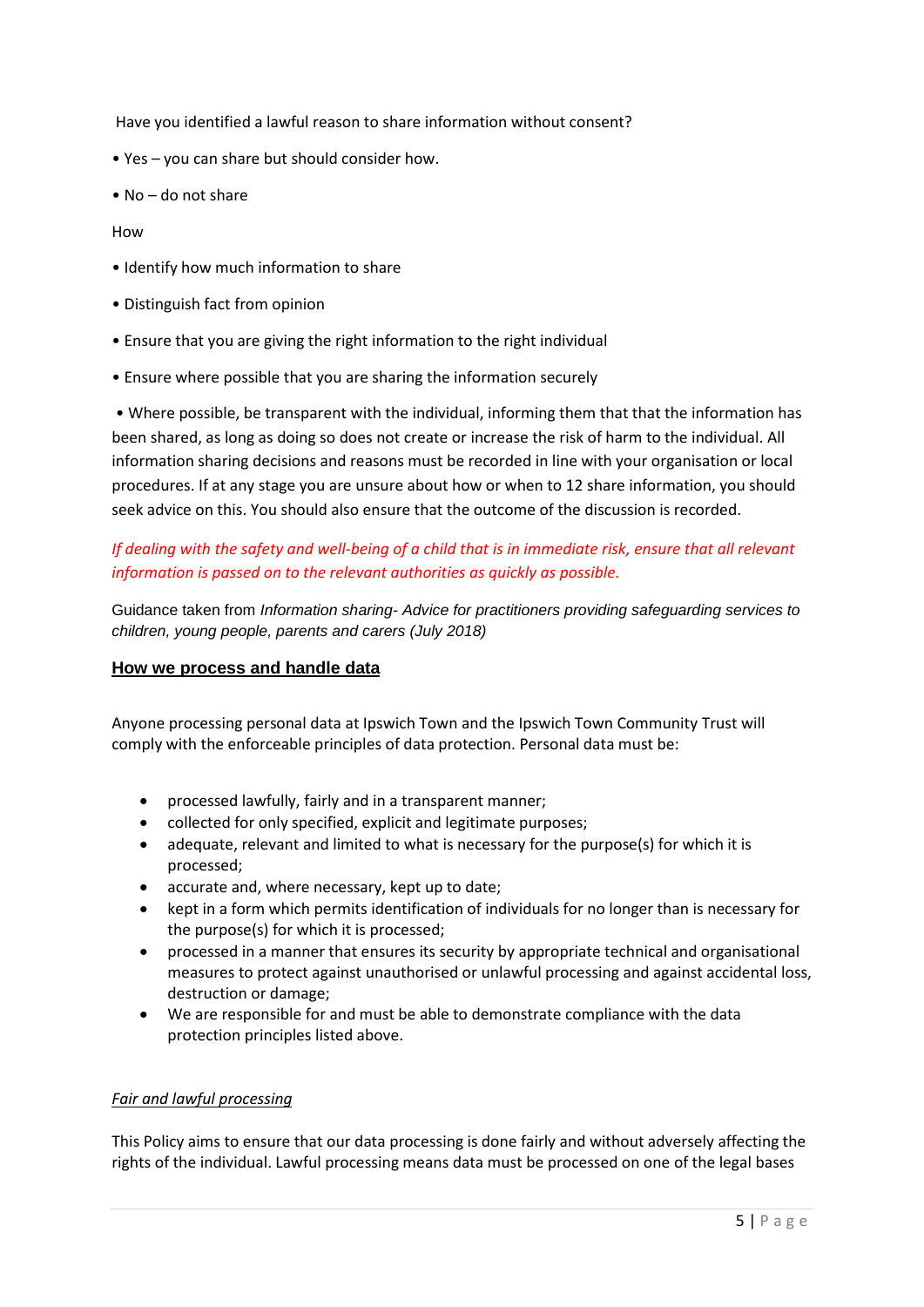set out in the GDPR. When special category personal data is being processed, additional conditions must be met.

#### *Processing for limited purposes*

Ipswich Town and the Ipswich Town Community Trust collect and processes personal data. This is data we receive directly from an individual and data we may receive from other sources. We will only process personal data for the purposes of the Ipswich Town and the Ipswich Town Community Trust] or EFL, or as specifically permitted by the GDPR. We will let individuals know what those purposes are when we first collect the data or as soon as possible thereafter.

#### *Consent*

One of the lawful bases on which we may be processing data is the individual's consent. An individual consent to us processing their personal data if they clearly indicate specific and informed agreement, either by a statement or positive action. Individuals must be easily able to withdraw their consent at any time and withdrawal must be promptly honoured. Consents should be refreshed every season. Explicit consent is usually required for automated decision-making and for cross-border data transfers, and for processing special category personal data. Where children are involved then the consent must be in written from parent/guardian

Where consent is our legal basis for processing, we will need to keep records of when and how this consent was captured.

#### *Notifying individuals*

Where we collect personal data directly from individuals, we will inform them about:

- the purpose(s) for which we intend to process that personal data;
- the legal basis on which we are processing that personal data;
- where that legal basis is a legitimate interest, what that legitimate interest is;
- where that legal basis is statutory or contractual, any possible consequences of failing to provide that personal data;
- the types of third parties, if any, with which we will share that personal data, including any international data transfers;
- their rights as data subjects, and how they can limit our use of their personal data;
- the period for which data will be stored and how that period is determined;
- any automated decision-making processing of that data and whether the data may be used for any further processing, and what that further processing is.
- If we receive personal data about an individual from other sources, we will provide the above information as soon as possible and let them know the source we received their personal data from;
- We will also inform those whose personal data we process that we, the [Club], are the data controller in regard to that data, and which individual(s) in the [Club] are responsible for data protection.

#### *Adequate, relevant and non-excessive processing*

 We will only collect personal data that is required for the specific purpose notified to the individual.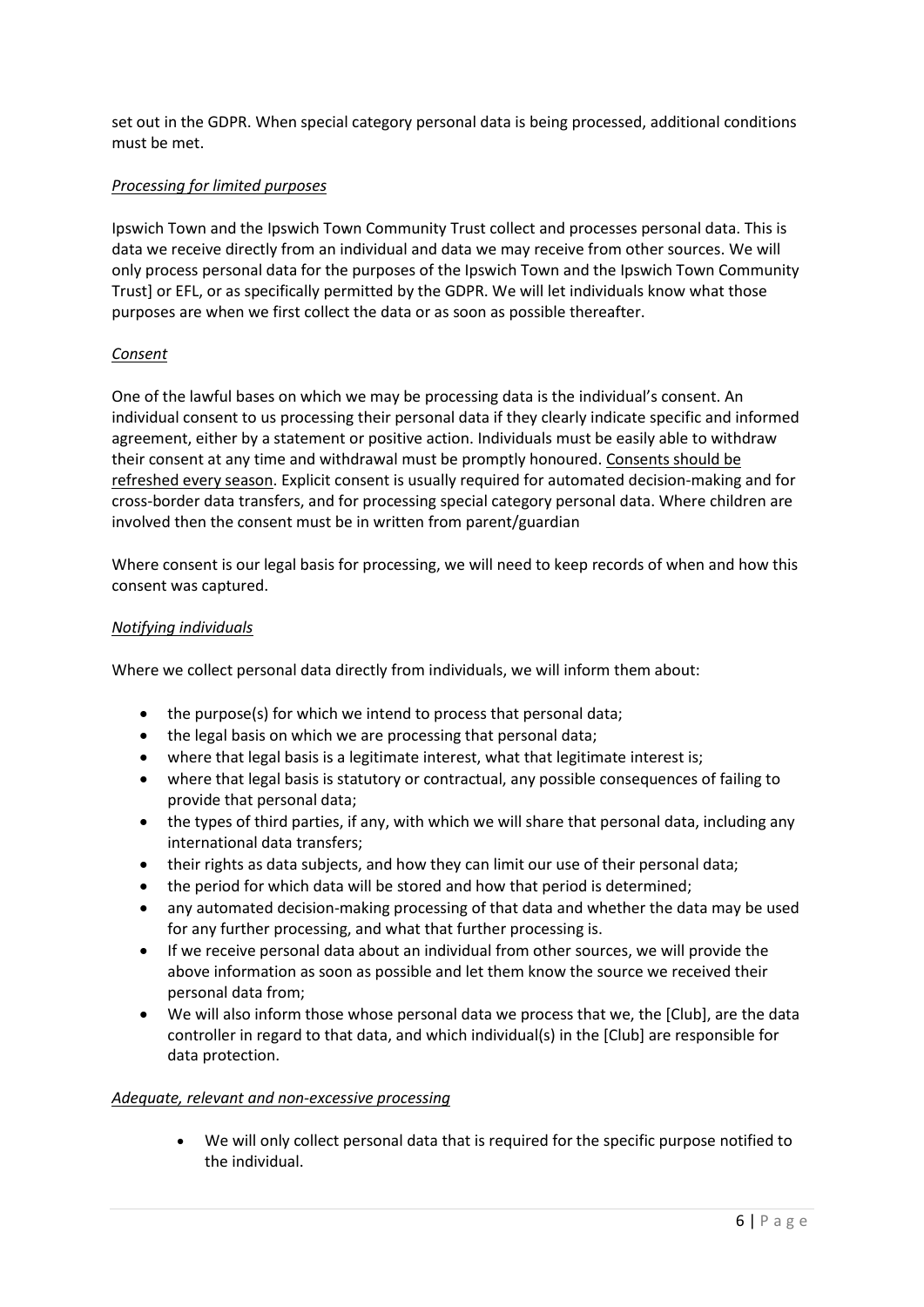- You may only process personal data if required to do so in your official capacity with Ipswich Town and the Ipswich Town Community Trust. You cannot process personal data for any reason unrelated to your duties.
- Ipswich Town and the Ipswich Town Community Trust must ensure that when personal data is no longer needed for specified purposes, it is deleted or anonymised.

#### *Accurate data*

We will ensure that personal data we hold is accurate and kept up to date. We will check the accuracy of any personal data at the point of collection and at the start of each season. We will take all reasonable steps to destroy or amend inaccurate or out-of-date data.

#### *Timely processing*

We will not keep personal data longer than is necessary for the purpose(s) for which they were collected. We will take all reasonable steps to destroy or delete data which is no longer required, as per our Privacy Notice.

#### *Processing in line with data subjects' rights*

As data subjects, all individuals have the right to:

- be informed of what personal data is being processed;
- request access to any data held about them by a data controller;
- object to processing of their data for direct-marketing purposes (including profiling);
- ask to have inaccurate or incomplete data rectified;
- be forgotten (deletion or removal of personal data);
- restrict processing;
- data portability;
- and not be subject to a decision which is based on automated processing.

Ipswich Town and the Ipswich Town Community Trust is aware that not all individuals' rights are absolute, and any requests regarding the above should be immediately reported to the Club.

#### *Data security*

- We will take appropriate security measures against unlawful or unauthorised processing of personal data, and against the accidental loss of, or damage to, personal data.
- We have proportionate procedures and technology to maintain the security of all personal data.
- Personal data will only be transferred to another party to process on our behalf (a **data processor**) where we have a GDPR-compliant written contract in place with that data processor.
- We will maintain data security by protecting the confidentiality, integrity and availability of the personal data.
- Our security procedures include:
	- **Entry controls.** Any stranger seen in entry-controlled areas should be reported.
	- **Secure desks, cabinets and cupboards.** Desks and cupboards should be locked if they hold personal data.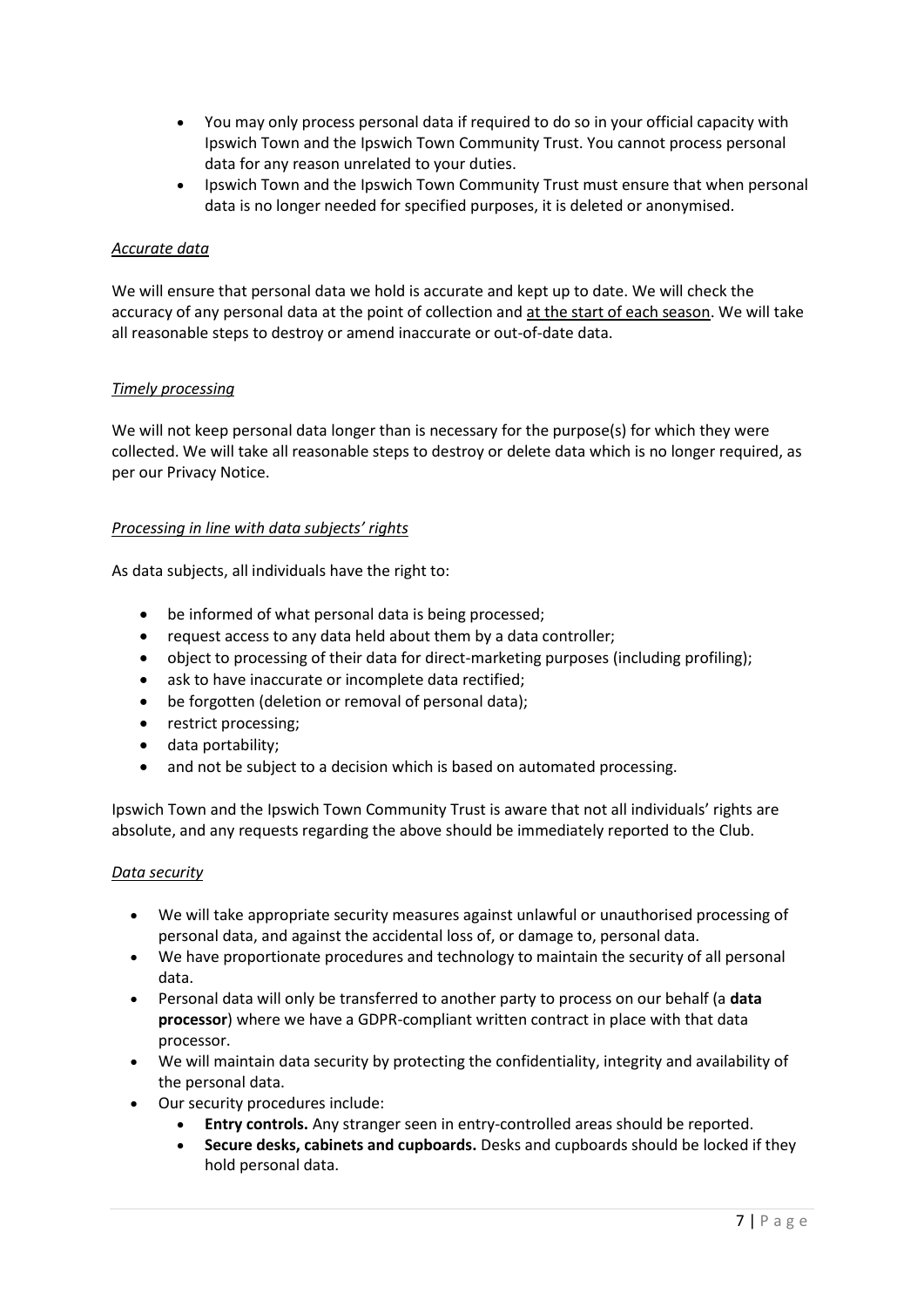- **Methods of disposal.** Paper documents should be shredded. Digital storage devices should be physically destroyed.
- Screens and monitors must not show personal data to passers-by, and should be locked when unattended. Excel spreadsheets will be password protected.
- **Personal Devices.** Anyone accessing or processing Ipswich Town and the Ipswich Town Community Trust's personal data on their own device, must have and operate a password only access or similar lock function, and should have appropriate anti-virus protection. These devices must have Ipswich Town and the Ipswich Town Community Trust's personal data removed prior to being replaced by a new device or prior to such individual ceasing to work with or support Ipswich Town and the Ipswich Town Community Trust.

#### **Employees and Volunteers at Ipswich Town**

#### **The information we collect and its sources**

When you apply for a position at Ipswich Town and the Ipswich Town Community Trust we will obtain some personal data from you to enable us to make recruitment decisions.

Typically we will record:

- name
- date of birth
- contact details
- qualifications and experience
- information about your right to work in the UK
- ethnicity and other equality and inclusion information
- information about your criminal record (if applicable)

If you are successful and accept an offer of work with us, we will obtain additional information which will form part of your personnel records. This may come from you or your previous employer(s). This will normally include:

- details of your bank account and national insurance number
- medical information (allergy / disability information and medical needs)
- doctor and contact details
- next of kin and emergency contact details
- details of periods of leave taken by you, including holiday, sickness absence, family leave, and the reasons for the leave

During the course of your employment we will add:

- appraisal records
- **•** training details
- details of any disciplinary or grievance procedures in which you have been involved

We will also add supplementary information such as any medical or occupational health reports.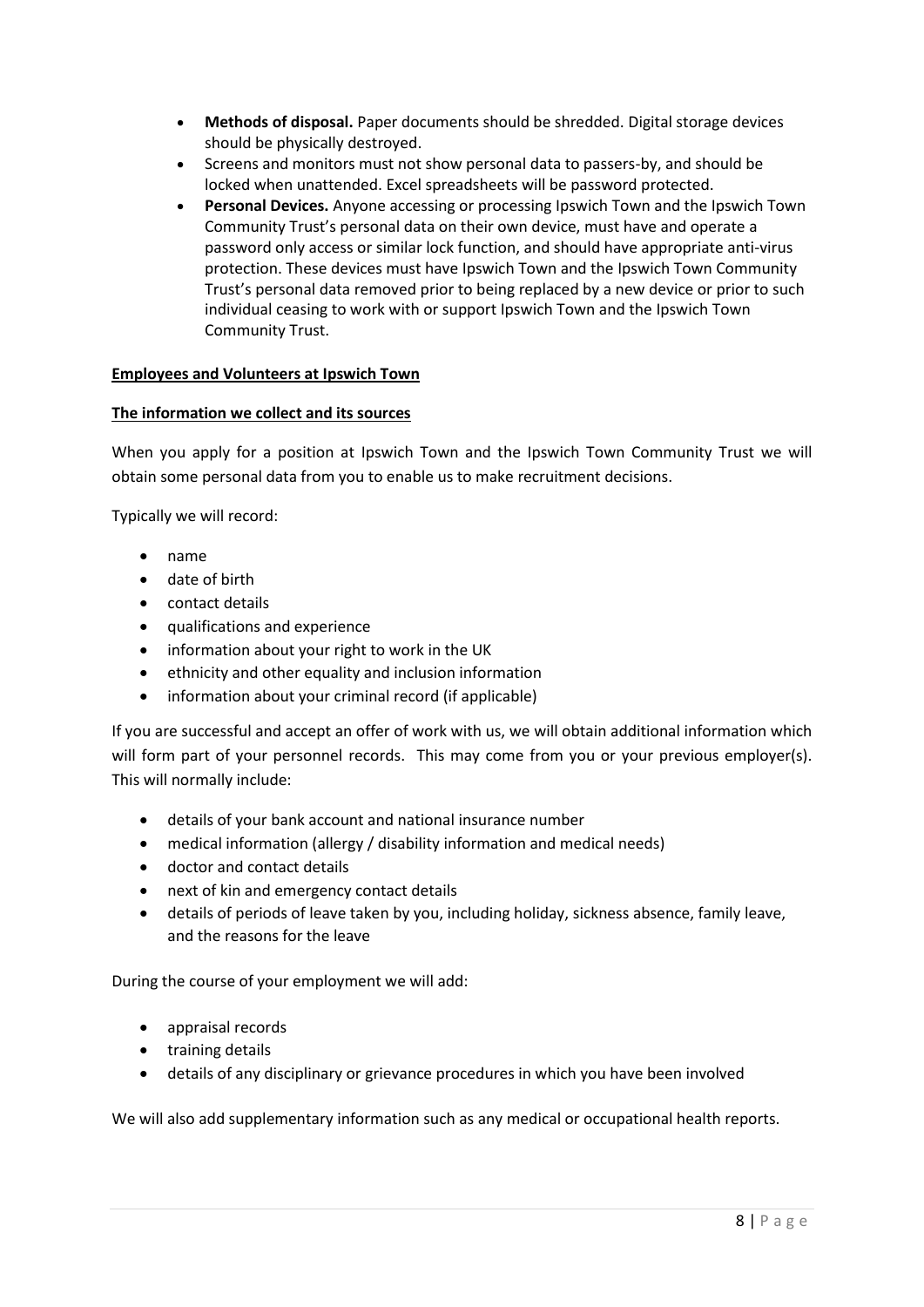#### **How we will use your information**

We will primarily use the personal information:

- **Selection.** For making recruitment and promotion decisions
- **Communication.** To communicate with you or your nominated representative
- **Records keeping.** For record keeping purposes, such as keeping details of any equipment we provide to you such as laptop computers
- **Administration.** For internal administration, including payment of remuneration and expenses, obtaining insurance, making travel and accommodation arrangements
- **Security.** To ensure security of our premises and assets
- **Health and welfare.** Addressing any medical or other specific needs you may have
- **Equal opportunities.** To enable us to monitor and ensure compliance with antidiscrimination policies or to comply with our legal obligations relating to social inclusion
- **Compliance.** Ensuring compliance with your contract of employment and our legal obligations
- **Appraisals and training.** Monitoring your suitability for your role or any other role and assessing your needs for and provision of training and support
- **Disciplinary matters**
- **Health and safety.** To ensure a safe environment for you and your colleagues

#### **Consent and lawful processing of personal data**

The legal basis for the collection and processing of your personal data is:

- **For selection.** that it is necessary to fulfil the contract that you wish to enter into with us and it is necessary to carry out obligations in the field of employment or relates to personal data that is manifestly made public by you
- **for dealing with medical needs:** that you have given your explicit consent or, in serious cases that it is in your vital interests to help you
- **for equality and inclusion and health and safety:** that it is necessary for us to comply with our legal obligations
- **Safeguarding:** that it is necessary for the purposes of protecting the employee or volunteer from neglect or physical, mental or emotional harm
- **in all other cases:** that it is necessary for the performance of the contract of employment that you have entered into or are taking steps to enter into

#### **Disclosing your personal information**

We will limit who, within ITFC, has access to your personal data such that it will be accessible on a need to know basis. This will include members of the Human Resources department and your line manager with relevant information being provided to the Finance department so that they can pay your expenses (where appropriate).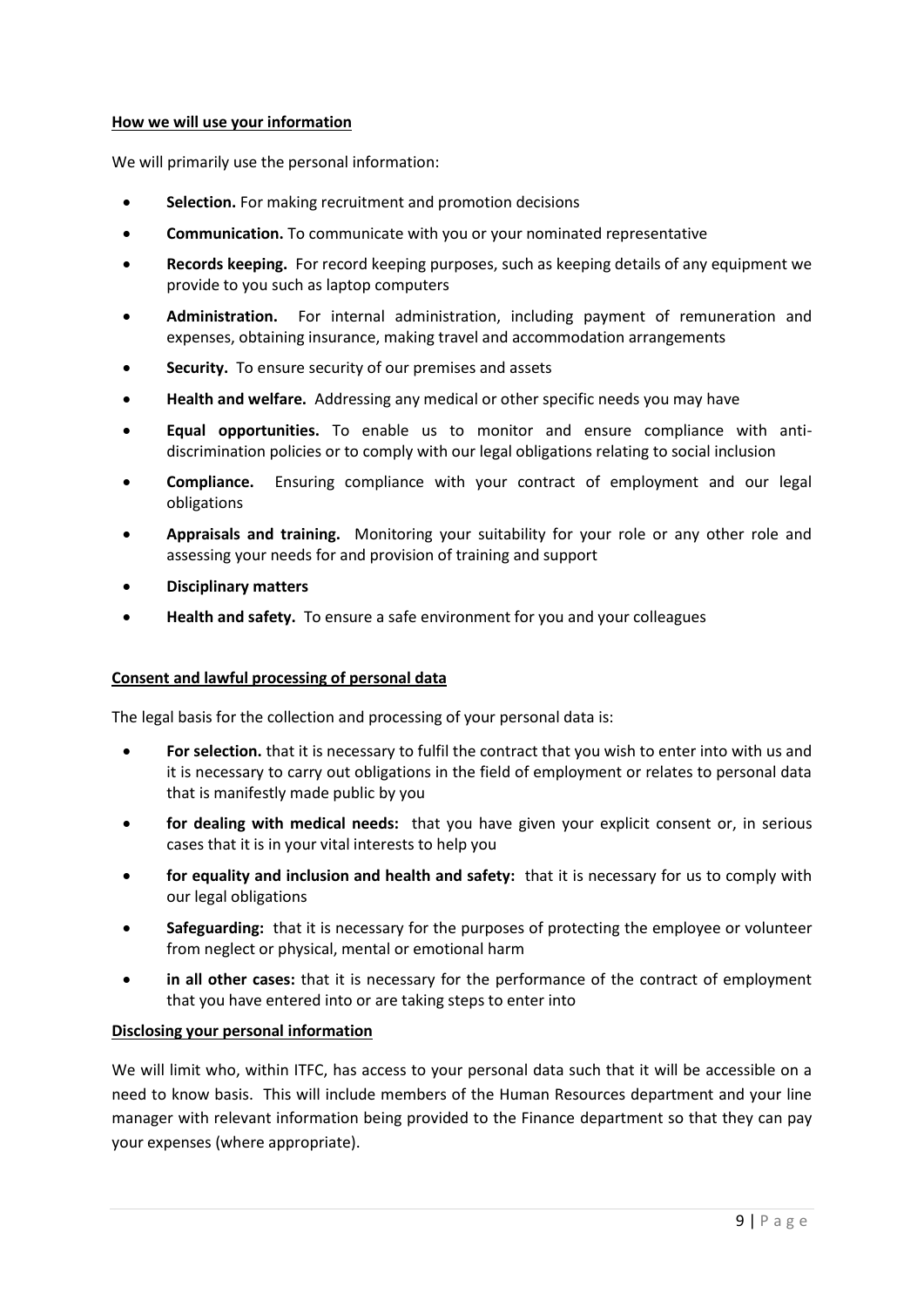We may disclose relevant personal data to third parties:

- **DBS.** Where your role requires you to have a Disclosure and Barring Service (DBS) check, we will provide details to the relevant agency in order to obtain a DBS certificate for you.
- **HMRC.** We will provide relevant personal data to HM Revenue & Customs for tax and payroll purposes.
- **Insurers**
- **Medical / occupational health practitioners.** We may provide relevant details to enable you to receive treatment or support.
- **Disciplinary panels / your representative(s).** If you are involved in a disciplinary matter or other legal or similar process.
- **Law enforcement,** the Independent Safeguarding Authority, relevant local authorities (including the Local Authority Designated Officer (also known as 'LADO')) and/ or the police
- **Legal or other professional advisers** including panel members who deal with issues relating to DBS checks
- **Reference requests.** If you require us to provide a reference for you, we will disclose relevant personal data.

#### **Data retention**

We will normally keep your principal records for as long as you are a member of staff with Ipswich Town and the Ipswich Town Community Trust and for 7 years afterwards.

After this time, we will keep historical records of your achievements and any incidents at Ipswich Town and the Ipswich Town Community Trust and will anonymise the other information and keep it for analysis of roles and trends.

#### **Updating and correcting your information**

We encourage you to inform your line manager or Denise Booth in the Human Resources department of any updates to your personal information as soon as possible.

If you are providing updates or corrections about another person, we may require you to provide us with proof that you are authorised to provide that information to us.

## **Your rights**

Where you have given your consent to any processing of personal data, you have the right to withdraw that consent at any time. If you do, it will not affect the lawfulness of any processing for which we had consent prior to your withdrawing it.

You have the right of access to your personal data and, in some cases, to require us to restrict, erase or rectify it or to object to our processing it, and the right of data portability.

If you want to exercise any of your rights, you should contact Denise Booth in the Human Resources department.